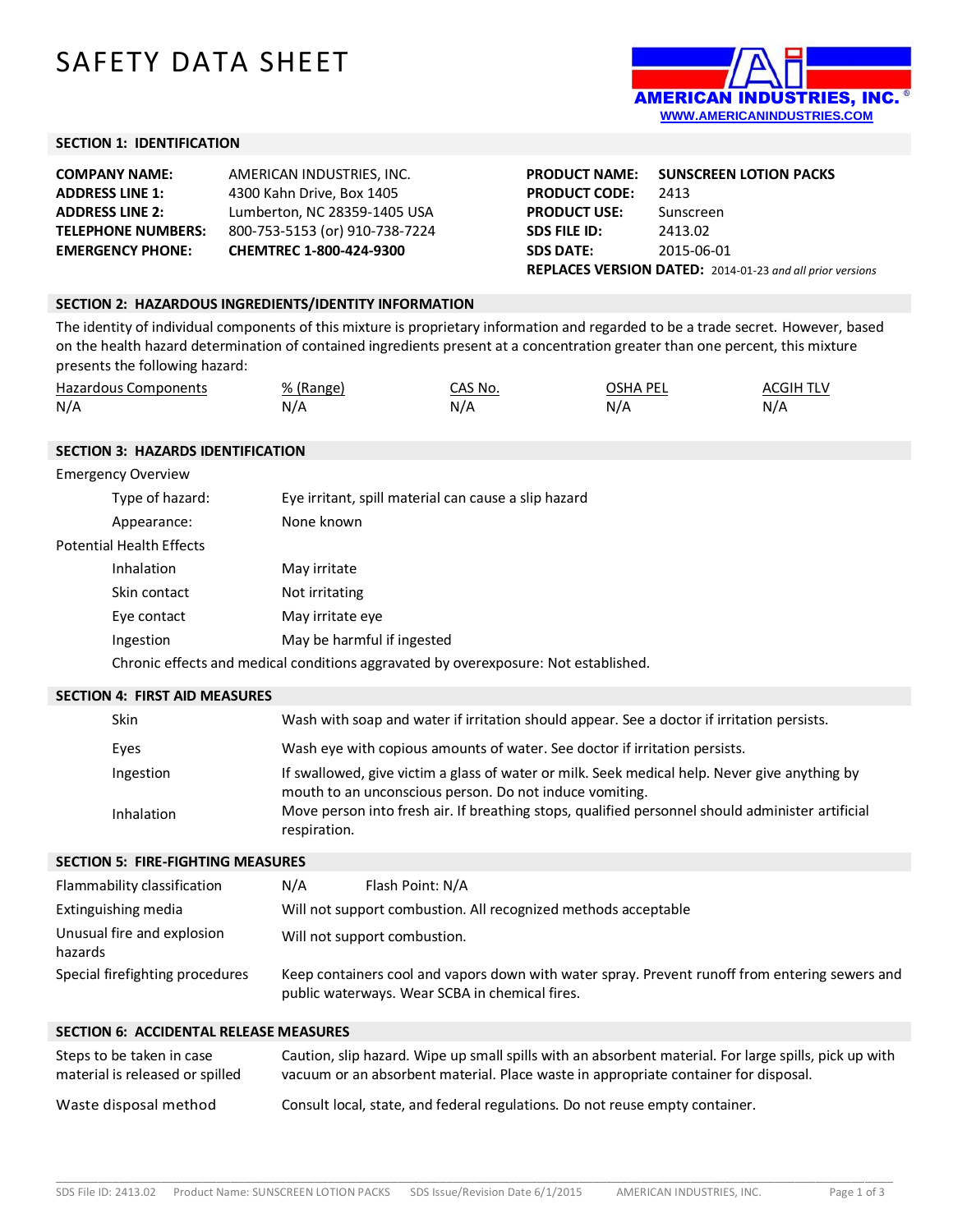# **SECTION 7: HANDLING AND STORAGE**

| Handling and storage<br>precautions | In the event of accident contact with eyes, irrigate with copious amounts of water to exposed<br>area promptly. Store in a cool (under 120 F) dry location away from heat. Use with adequate<br>ventilation.                     |
|-------------------------------------|----------------------------------------------------------------------------------------------------------------------------------------------------------------------------------------------------------------------------------|
| Other precautions                   | Follow label directions carefully. Keep out of reach of children. Keep container tightly sealed<br>when not in use. Do not contaminate water, food or feed by use or storage. Do not swallow.<br>Avoid inhaling mist and vapors. |

#### **SECTION 8: EXPOSURE CONTROLS/PERSONAL PROTECTION**

| Respiratory protection        | Not usually necessary. Use with adequate ventilation. Use NIOSH/MSHA approved respirator if |
|-------------------------------|---------------------------------------------------------------------------------------------|
|                               | PELs or TLVs are exceeded.                                                                  |
| Ventilation                   | Normal ventilation                                                                          |
| Personal protective equipment | Eye Protection: Wear protective glasses when applicable                                     |

### **SECTION 9: PHYSICAL AND CHEMICAL PROPERTIES**

| Appearance                 | Glossy lotion, off white to light yellow |
|----------------------------|------------------------------------------|
| Odor                       | Characteristic odor                      |
| Boiling range              | N/A                                      |
| Vapor Pressure (mmHg)      | N/A                                      |
| Vapor density (Air = $1$ ) | N/A                                      |
| <b>Evaporation Rate</b>    | N/A                                      |
| Specific Gravity @ 25/25 C | $0.95 - 1.05$                            |
| pH range                   | $7.5 - 9.5$                              |
| Solubility in Water        | Insoluble                                |
| Viscosity                  | 25,000-35,000 cps                        |

### **SECTION 10: STABILITY AND REACTIVITY**

| None known<br>Incompatibility<br>None known<br>Hazardous decomposition<br>products<br>Hazardous polymerization<br>Will not occur<br>None know<br>Conditions to avoid | Chemical stability | Stable |
|----------------------------------------------------------------------------------------------------------------------------------------------------------------------|--------------------|--------|
|                                                                                                                                                                      |                    |        |
|                                                                                                                                                                      |                    |        |
|                                                                                                                                                                      |                    |        |
|                                                                                                                                                                      |                    |        |

# **SECTION 11: TOXICOLOGICAL INFORMATION**

| Health warning  | No data available |
|-----------------|-------------------|
| Carcinogenicity | No data available |

# **SECTION 12: ECOLOGICAL INFORMATION**

Not established

## **SECTION 13: DISPOSAL CONSIDERATIONS**

Waste disposal Dispose of in accordance with local, state and federal regulations regarding health, air and water pollution.

#### **SECTION 14: TRANSPORT INFORMATION**

| DOT:           |                                                                                               |
|----------------|-----------------------------------------------------------------------------------------------|
| Classification | Not classified                                                                                |
| Shipping name  | N/A                                                                                           |
| Hazard class   | N/A                                                                                           |
|                | This material is not subject to the transportation regulations of DOT, ICAO, IMO and the ADR. |

\_\_\_\_\_\_\_\_\_\_\_\_\_\_\_\_\_\_\_\_\_\_\_\_\_\_\_\_\_\_\_\_\_\_\_\_\_\_\_\_\_\_\_\_\_\_\_\_\_\_\_\_\_\_\_\_\_\_\_\_\_\_\_\_\_\_\_\_\_\_\_\_\_\_\_\_\_\_\_\_\_\_\_\_\_\_\_\_\_\_\_\_\_\_\_\_\_\_\_\_\_\_\_\_\_\_\_\_\_\_\_\_\_\_\_\_\_\_\_\_